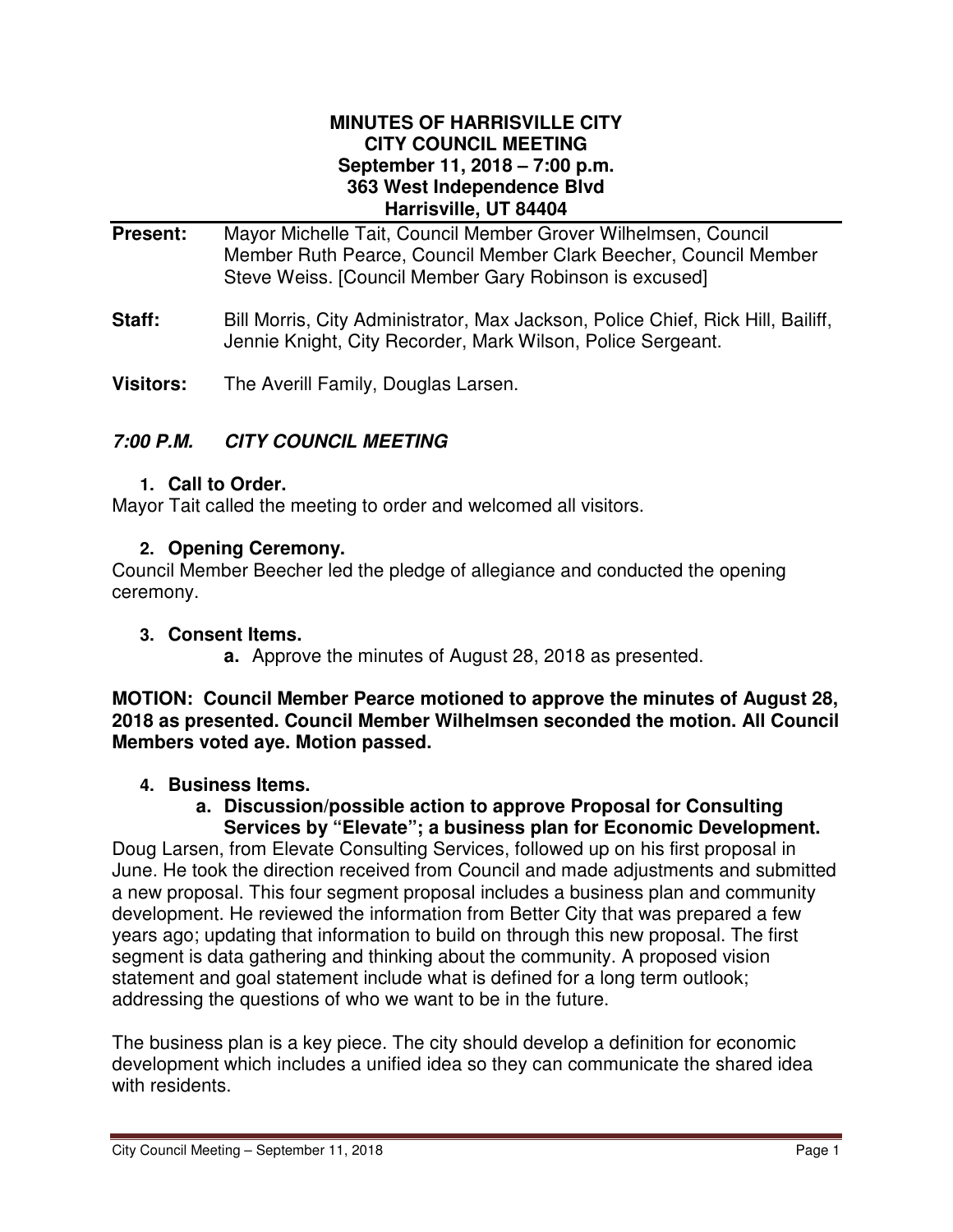This would be a unified idea so when Council is talking to residents about the shared ideas. The project scope, understanding who we are is included in the first segment; also the readiness and willingness for change. These are not always popular things. Making decisions on a well put together plan for 5 to 10 years down the road. The decisions Council makes now, may not come to fruition for many years. Of importance is identifying opportunities for the city as well. Either through a well planned general plan or a strategic plan.

Segment one is who we are, updating and building on the better city information. We have a lot of traffic coming through the city as commute traffic to major work centers. We have a good income level. He would like to know how many residents live in our city and also talk about creating projects, and different types of development, not just related to revenue. There is business value to see what things are popping up naturally. Council should be taking inventory of vacant land and improved real estate and define what a development site really is.

Segment two is identifying existing and needed assets to enable preservation and anticipated changes. Segment 2.5 is an opportunity identification and evaluation. Segment three is incorporating and implementing the phases, including applications for building permits and business licenses. Business License applications would include a thank you for coming into Harrisville.

Doug Larsen reviewed the proposal costs associated with each segment and will identify a return on the investment. But this would be years out.

Council Member Beecher asked if Council approves all four segments, and what is the time frame for completion. Doug Larsen responded six to nine months or most of a year. After segment one is complete, he would be attending the council meetings to gather and share thoughts. Adjustments will be made along the way which could take some time.

Mayor Tait asked how she and the Council can be more involved. Doug Larsen explained the importance of a business retention plan. He suggested Council go to businesses such as HHI and setup a luncheon, making sure we are providing value for the businesses we currently have in our city; including an understanding of the work force and employee base of these businesses. Building relationships with department of workforce services, Ogden Tech College can also show support to local businesses. He emphasized the importance of providing value and the tax rate conversation with our businesses by knowing what the future on the community side of things will look like. He complimented the Main Park, and other areas around the park. This is important for businesses to know we are focusing on these things.

Additionally the transportation plan, including the WFRC plan, will help business understanding of preserving corridors, etc. The city must approach with pieces of value to these businesses regarding who they are. There may be room for phases in the future that meet the development sites. Mayor and Council must have information about these sites and be prepared to answer questions regarding potential development of these sites; even using cheat sheets to help with this. If the process is hurried, things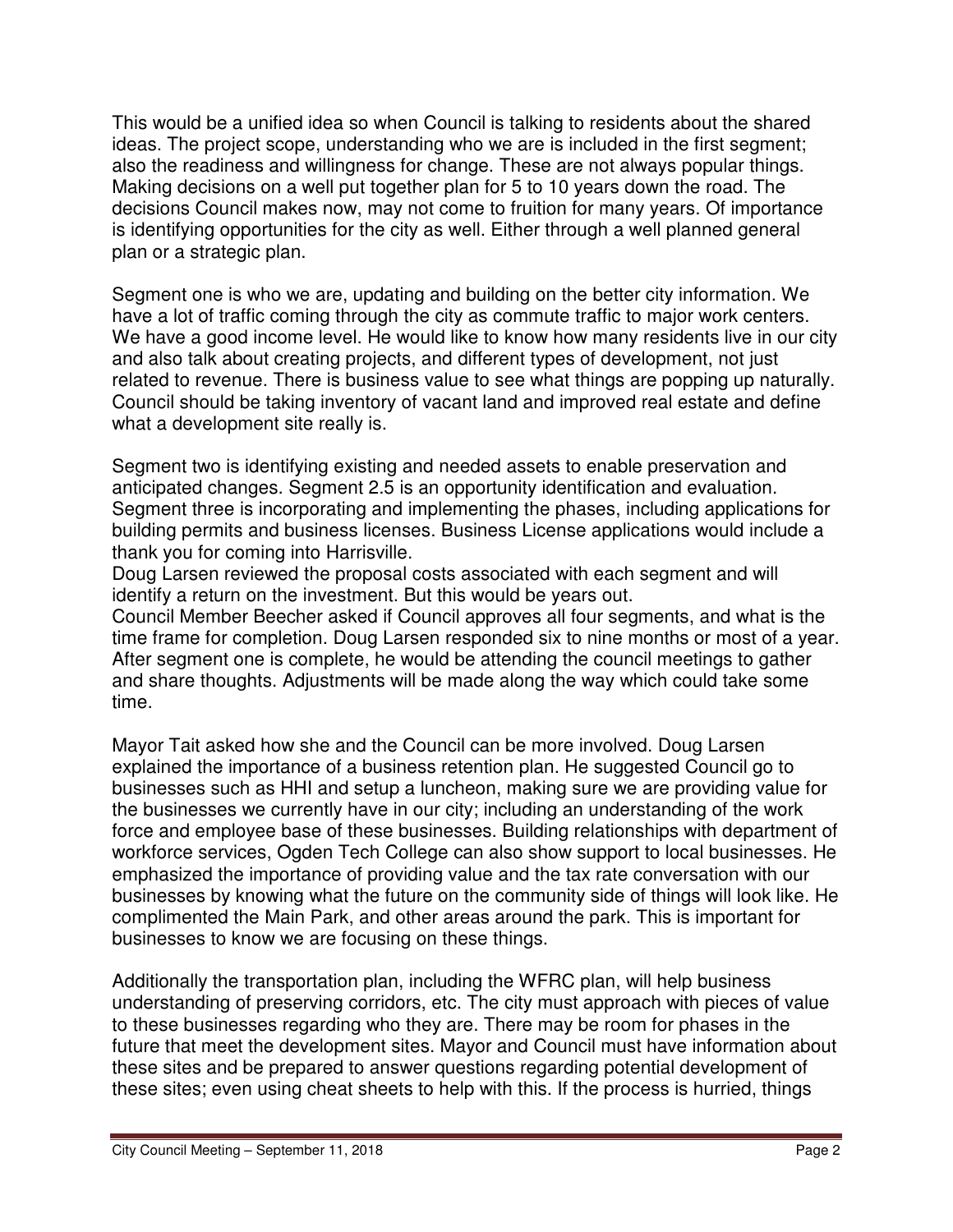are forgotten. Council must practice to understand what each business brings to the community.

Council Member Wilhelmsen asked about whether our residential size is enough to support more commercial development. Doug Larsen admitted he is unsure as of now. He believes we should develop the right business culture. He also suggested the Council consider what will happen if/when Wal-Mart leaves the area; having a recovery plan in place if one of the major pieces goes away along with identifying the right pieces. Having a long term outlook can also protect the agricultural heritage and future developments. A large portion of this will include a plan for future housing, determining the right types of housing will help.

Doug Larsen also warned against chasing big box stores. He believes they have a place, but should not be the center point. Council Member Wilhelmsen commented the last phase is actually recruiting businesses. Doug Larsen confirmed as we prepare a strategy we include who we would like to contact. Boyer is a good place to have a conversation. Another thing to consider is looking at commercial office space which provides revenue diversification. Weber County and Ogden City have both experience this result. Harrisville City offers commuters through Highway 89 and access to both BDO and Ogden Industrial Park. Another direction is health care. These types of offices tend to cluster around each other. The city could be willing to invest some in these things through Community Reinvestment Committees.

Staff recommended approving segment one of the proposal, having a joint meeting with planning commission for a work session and implement the other segments at a later time, maybe even after the new budget is passed. The general plan could be modified in conjunction with segment one. Mayor Tait expressed that is a good plan. Council Member Pearce asked how much of segment one is included in the general plan with regard to what Rural Community has prepared. Bill Morris responded that Rural Community Consultants were following the state requirements for the general plan. Segment one incorporated some of the information from Better City and made a price adjustment. Also with the potential of the golf course going into redevelopment, there will be some cross over during this process to meld ideas in the general plan.

Council Member Wilhelmsen asked more about the city investment options, specifically what this means and the potential costs to set a foundation for a business to come in. Doug Larsen said this will be site dependent. Development would generate revenue that would pay for those costs. He used examples of having a place ready for development. Proper planning would be to use future revenue, not existing revenue. Having the city writing checks does not create prudent public policy. These projects should generate their own value. Bill Morris explained community development areas are based on the tax generated from the project, not tax coming out of resident's pockets, just delaying the revenue from tax collection.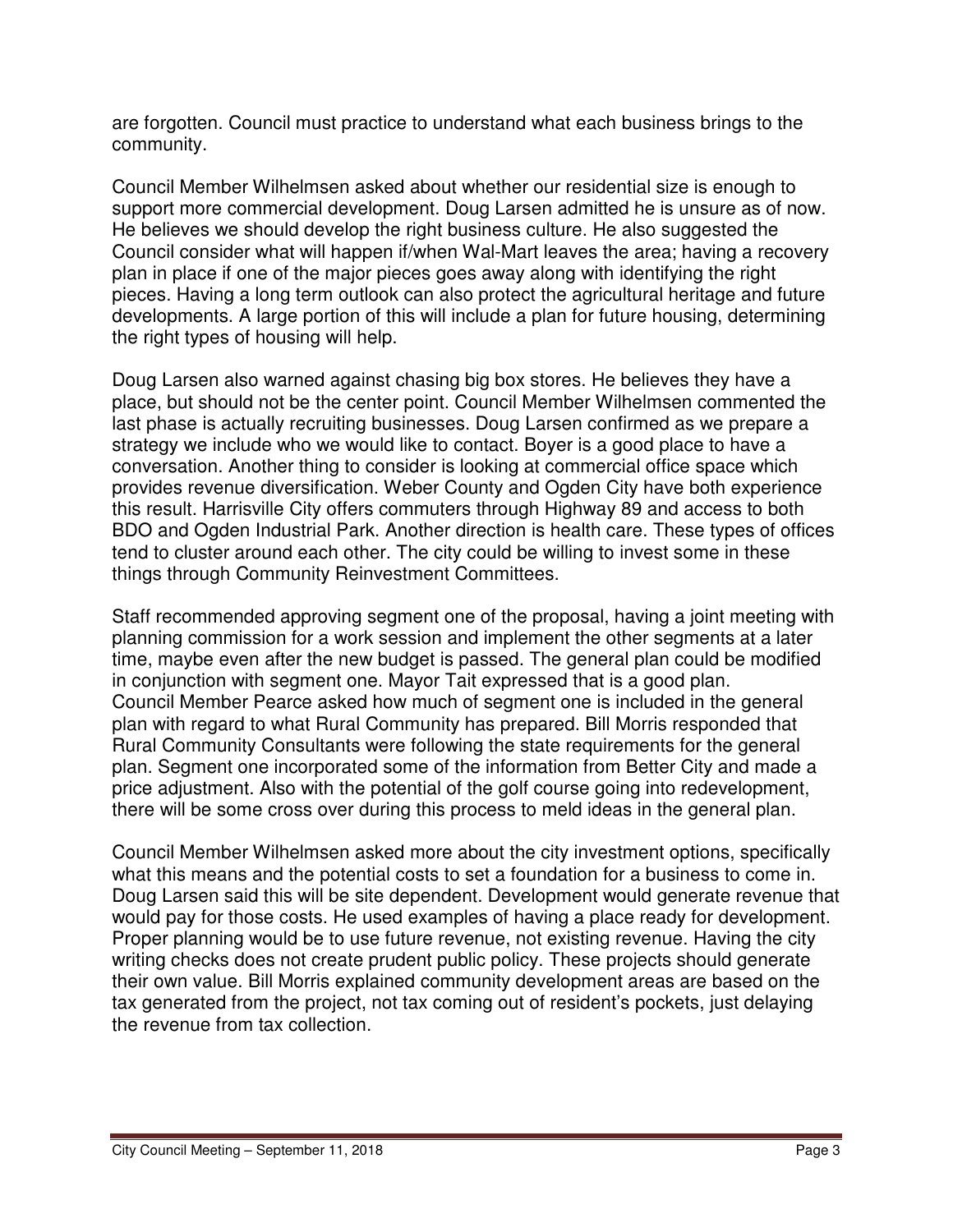**MOTION: Council Member Weiss motioned to approve segment one in the amount of \$3,000 of the Elevate Proposal. Council Member Beecher seconded the motion.** 

**A Roll Call Vote was taken.** 

**Council Member Weiss Yes Council Member Beecher Yes Council Pearce Yes Council Member Wilhelmsen Yes** 

**Motion passed 4-0.** 

# **b. Discussion/possible action to approve potential RAMP and CDBG Grant applications.**

Bill Morris explained this is the time to talk about grant applications. We have applied for a RAMP grant to address the parking issue at Millennium Park. This is a \$300,000 project. We have been competing with Farr West who has received money for the Smith Family Park in recent years. He is seeking permission from Council to apply for this grant again. Also CDBG grants are community development block grants. These are administered through HUD for small cities. This is a federal grant working through the Department of Workforce Services. We will apply for an ADA project to bring the Public Works building up to code.

# **c. Capital Improvement Plan discussion.**

Bill Morris explained the grant the city received a few years ago to upgrade City Hall. The bathrooms and access ramp were both upgraded and the building is now up to standard. In order to be eligible for these grants the projects must be included in our plan. Low income neighborhoods also use these. Funds can be used to make sure sewer and water lines are in good shape. Requirements include surveying an area where 51% must comply with the moderate income housing requirements to improve the water, sewer, and sidewalks in the area.

He suggested Council take some time over the course of the next month to include some new projects. The last page is sort of a wish list where short and long term projects are listed. These may not be readily accomplished. New projects include a cemetery, new city complex, creating a central business district, and redevelopment and reconstruction at the park. We should be reviewing these each year and including things we would like to apply for grants.

Mayor Tait suggested new playground equipment. Council Member Wilhelmsen suggested moving the pathway plan project up to a medium project. He also asked if upgrading the playground equipment could include the water park, which gets more costly every year. Council Member Pearce asked if the cabin needs anything to be ADA compliant. Bill Morris responded he thought this had been completed in the past. Council Member Pearce asked about ADA compliance for City Hall. Bill Morris clarified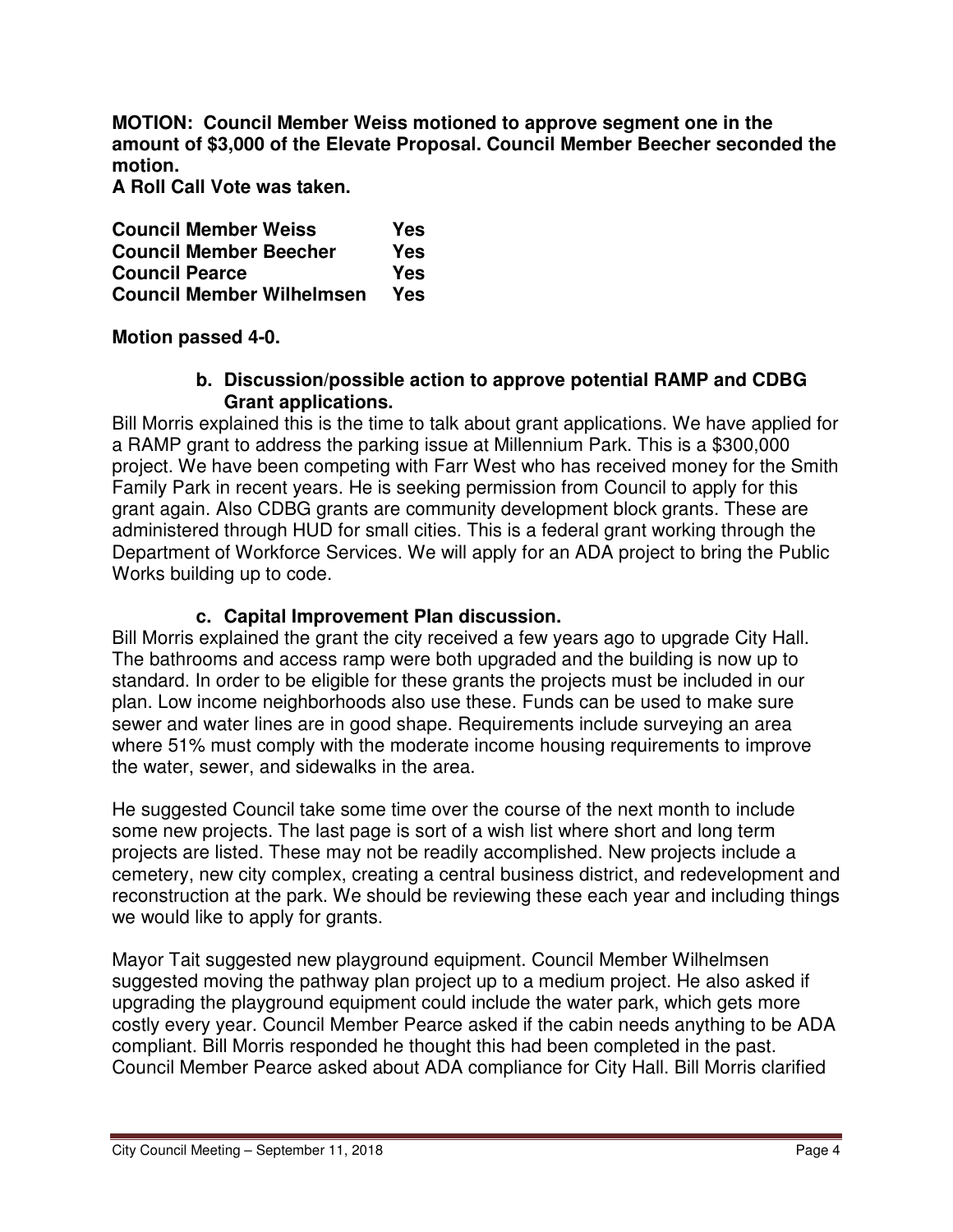this was installed and we are compliant. He said the minimum grant application is for \$30,000.

Council Member Wilhelmsen asked if flashing speed signs could be placed around the city, possibly on 1100 North. Bill Morris explained what he is seeing as a prosecutor, these signs are often being used to calculate the speed of street racing. These defendants move from place to place. Council Member Weiss suggested installing flashing yield and stop signs.

# **5. Public Comments - (3 minute maximum)**

No public comments were offered.

# **6. Mayor/Council Follow-Up:**

Council Member Weiss informed Council the staff dinner has been postponed. Mayor and Council agreed to hold a City Christmas party on December  $4<sup>th</sup>$ , 2018 at 6:00 p.m. at the Harrisville Cabin.

Mayor Tait reminded Council the ULCT training begins tomorrow. Council Members Pearce and Robinson will attend Thursday.

Council Member Wilhelmsen gave a Mosquito Abatement update.

Council Member Weiss said the grills which were discussed at the Heritage Days followup meeting have been purchased.

**7. CLOSED EXECUTIVE SESSION:** Utah State Code §52-4-205(1)(a) & §52-4- 205(1)(f) : The Council may consider a motion to enter into Closed Executive Session for the purpose of discussion of character, professional competence, or physical or mental health of individual(s) and discussion regarding deployment of security personnel, devices, or systems.

**MOTION: Council Member Weiss motioned to close the public meeting and enter a Closed Executive Session. Council Member Wilhelmsen seconded the motion. A Roll Call vote was taken.** 

| <b>Council Member Wilhelmsen</b>    | Yes |
|-------------------------------------|-----|
| <b>Council Member Pearce</b>        | Yes |
| <b>Council Member Clark Beecher</b> | Yes |
| <b>Council Member Steve Weiss</b>   | Yes |

**Motion passed 4-0.** 

Mayor and Council convened into a Closed Executive Session.